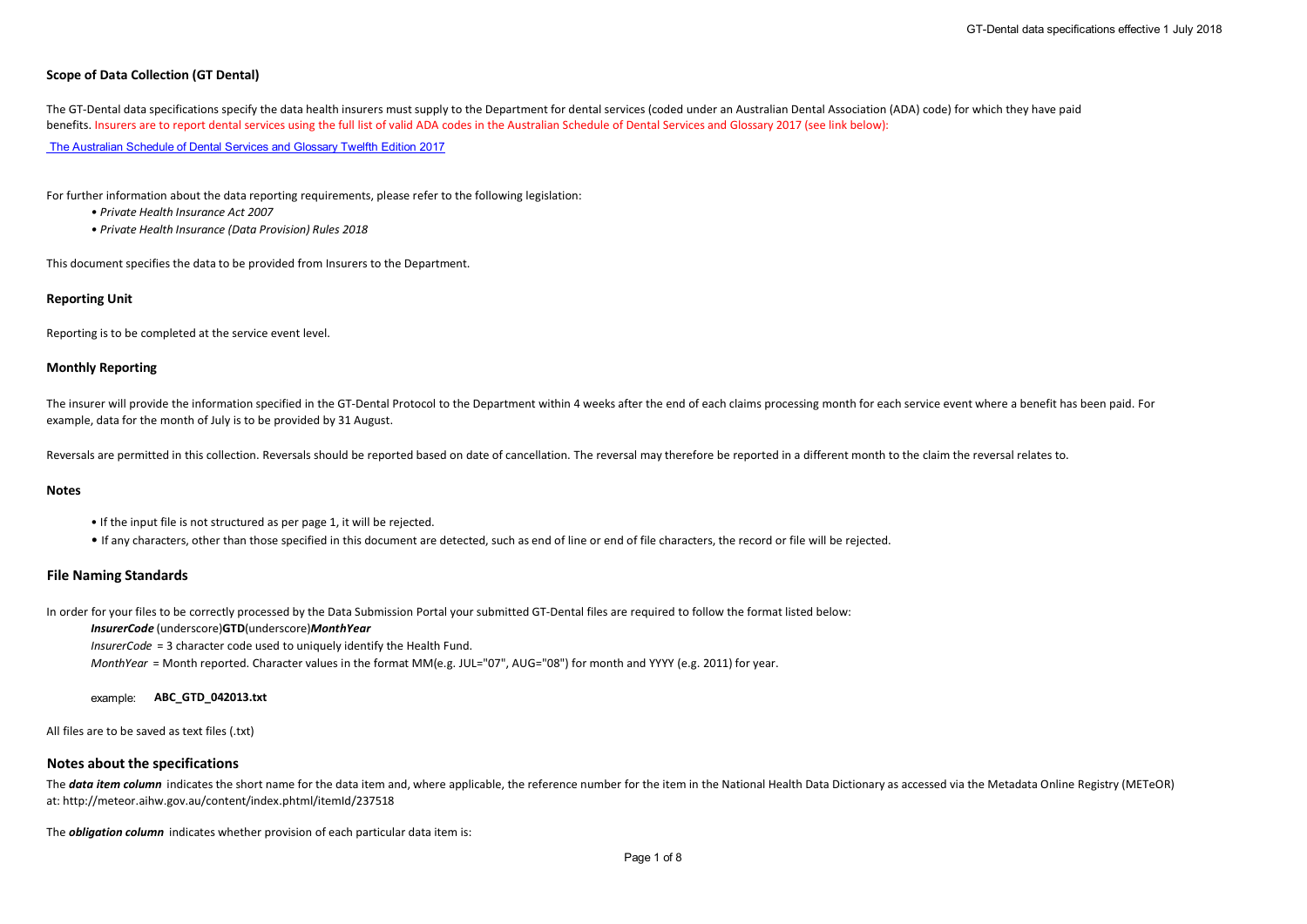- MAA Mandatory for all general treatment providers
- O Optional for all general treatment providers
- CON Conditional items that must be completed for all general treatment providers but only in the circumstances specified in the specifications.

The *position column* indicates the position within the fixed file format that each data item is to be reported.

The *type and size column* indicates the number and type of character/s the data item should contain where:

• A indicates the data item contains alphanumeric characters (alphabetic, numeric and other special characters). Data must be left justified.

• N indicates the data item contains numeric characters (numbers 0 to 9) only. Data items must be right justified and zero-prefixed to fully fill the item unless otherwise stated in the coding description. All values must be positive.

The *format column* indicates the format of the characters of the data item:

*• DDMMYYYY* indicates the data item contains date information where DD represents the day, MM represents the month and YYYY represents the century and year. For example, 5 July 2006 would be entered 05072006

*• hhmm* indicates the data item contains time information based on a 24-hour clock, where hh represents the hour and mm represents the minutes. For example 2.35pm would be entered 1435.

- *blank filled* , in relation to a data item, means that the data item is filled with blank spaces.
- *zero filled* , in relation to a data item, means that the data item is filled with zeros.
- *zero prefix* means that leading zeros are to be inserted if necessary to ensure that the number of characters in the entry matches the data item size specified for the item.
- *Charges & Benefits* supply in dollars and cents (omit decimal point) with leading zeros to fully fill item. Negative amounts are permitted for reversals. An entry of 000000000 means that no benefit/charge was recorded.

See the coding description column for any other special formatting requirements.

The *repetition column* indicates the number of times the data item is repeated within the data file.

The **coding description column** provides the definition for the data item, valid values and any additional information to clarify what data should be reported and how. If a METeOR reference is indicated in the data item column, refer to the National Health Data Dictionary for definition and collection methods.

The edit rules column outlines the edit checks the Department will run the data through in the Department's Enterprise Data Warehouse. These are split into critical errors where data will be rejected and warnings where dat

The *error codes column* indicates the error code attributed to each of the edit checks.

#### **Definitions/Acronyms**

In this document:

*ADA* means the Australian Dental Association

*General Treatment ( GT)* as specified under Section 121-10 of the *Private Health Insurance Act 2007*

*insurer* means a private health insurer.

*NHDD* means the (most current version of the) 'National Health Data Dictionary', accessible via the Metadata Online Registry (METeOR).

*service event* means an interaction between one or more health care providers with one or more persons for assessment, care, consultation and/or treatment.

**PHIAC** means the Private Health Insurance Administration Council.

*General Dentist* means a dentist that is currently registered with the Dental Board in the State or Territory for the practice location required.

Specialist Dentist means a dental specialist that holds a specialist registration with the Dental Board in their State or Territory to practise in a particular speciality (eg. Endodontist, Oral and Maxillofacial Surgeon, O Surgeon, Orthodontist, Paedodontist)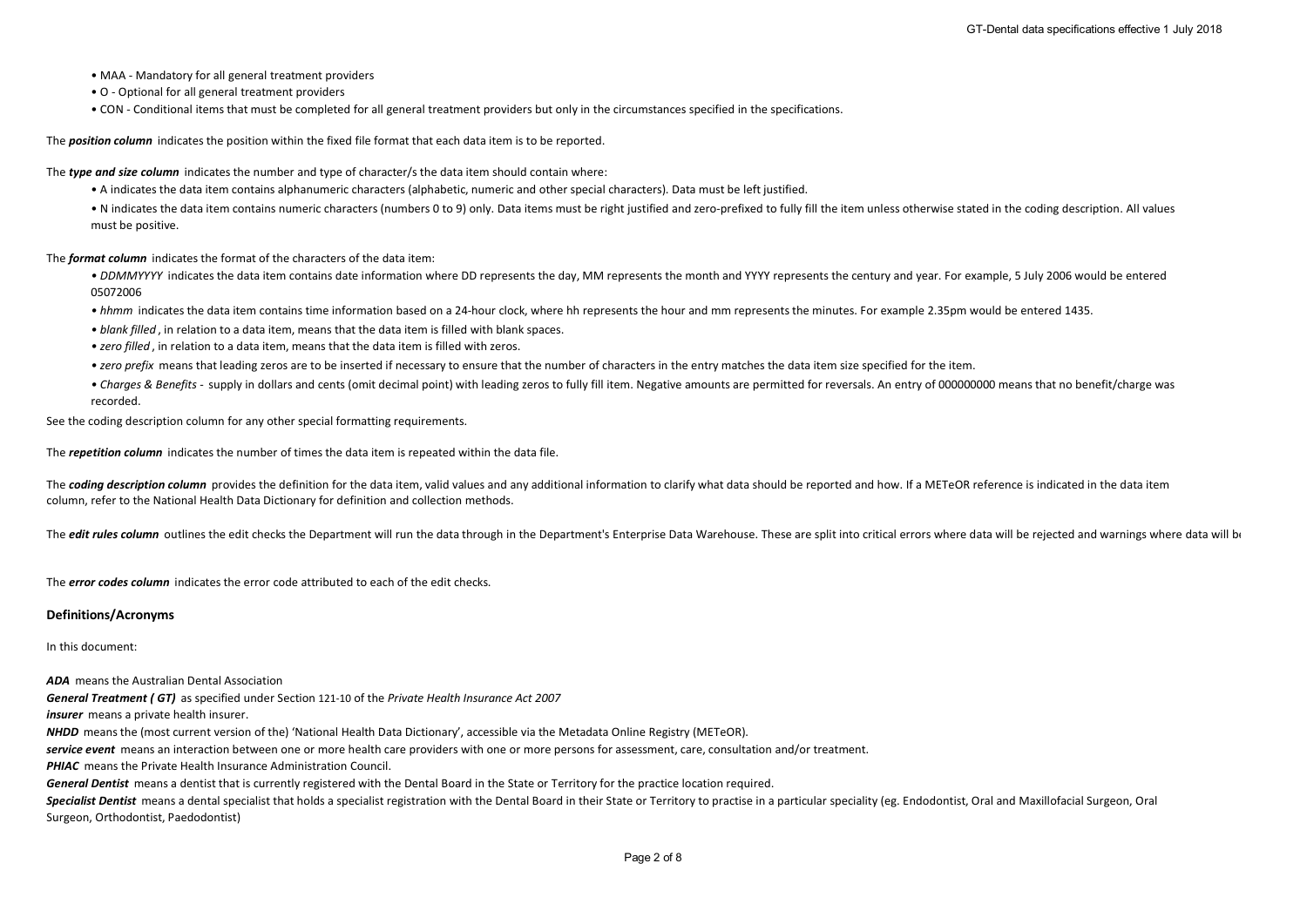# **Guide for Use**

File Naming Convention - The first three characters of the file name should be the insurer's three-character identifier. This is to ensure correct identification of the file's source.

### **Further information**

For further information about the General Treatment requirements, please see the following websites:

General information about the data collection

http://www.health.gov.au/internet/main/publishing.nsf/Content/health-casemix-data-collections-about-HCP

Metadata and health dictionary specifications

http://meteor.aihw.gov.au/content/index.phtml/itemId/181162

For private health insurance industry information

www.apra.gov.au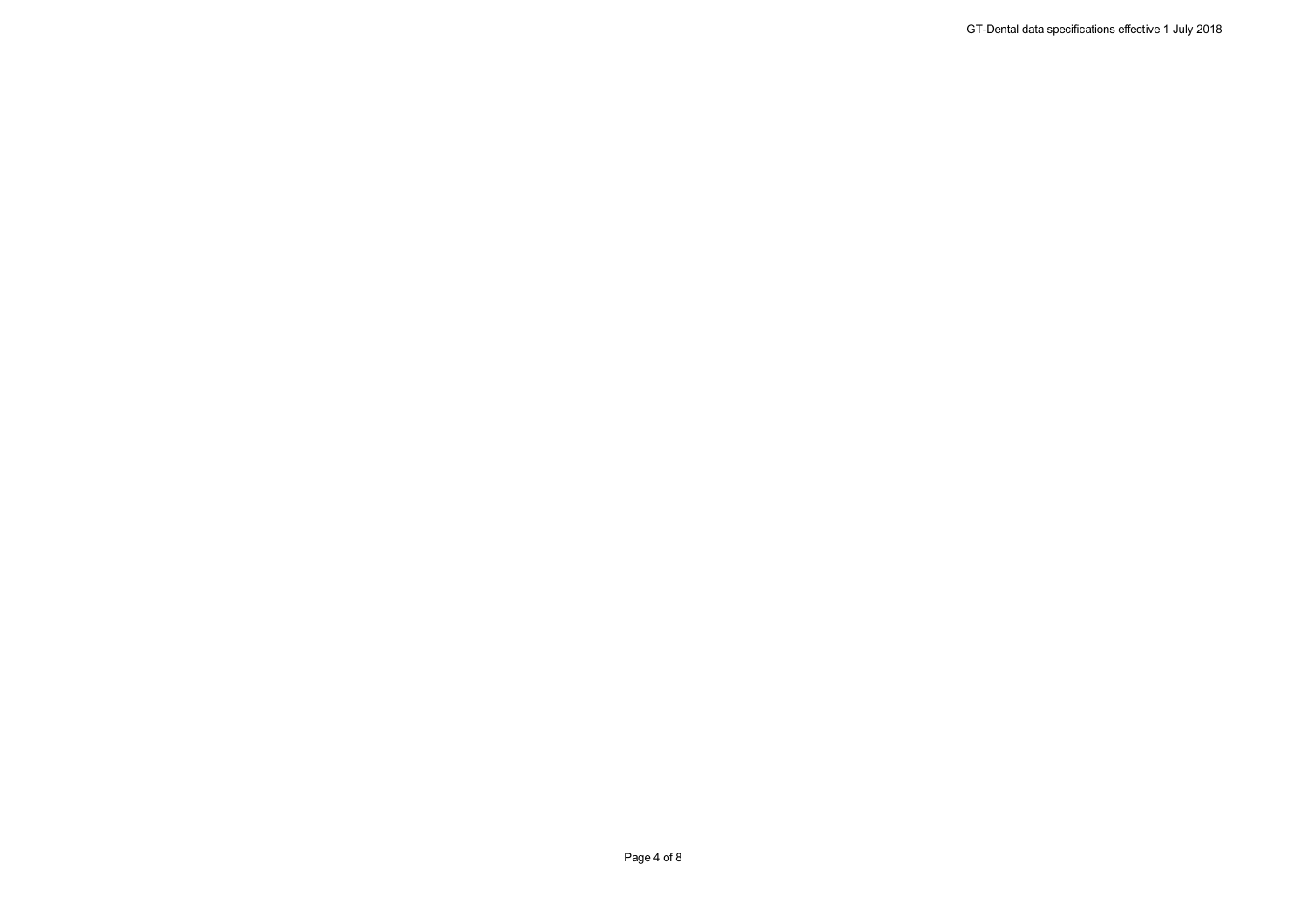e identified.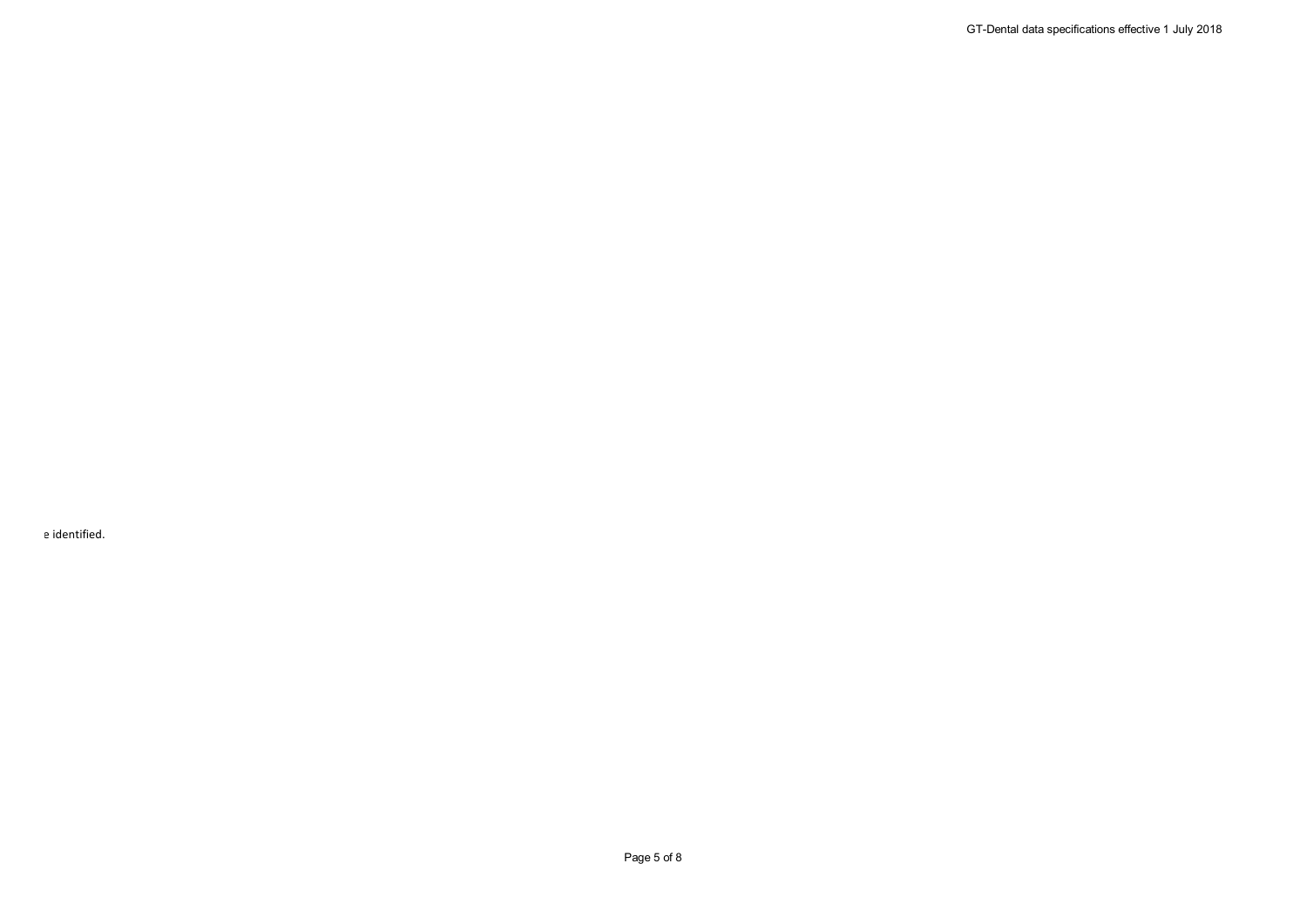|                | $#$ Item                       | <b>Quantity</b>                | Type & size | <b>IFormat</b> | Values/description                                                                                    | <b>Edit Rules</b>                                                                                                                         | <b>Error code/s</b>            |
|----------------|--------------------------------|--------------------------------|-------------|----------------|-------------------------------------------------------------------------------------------------------|-------------------------------------------------------------------------------------------------------------------------------------------|--------------------------------|
|                | <b>ILE HEADER</b>              | one per physical file of data  | A(6)        |                | Valid value 'GTDATA'                                                                                  |                                                                                                                                           |                                |
| $\overline{2}$ |                                |                                | A(6)        | <b>YYYYMM</b>  | YEAR-MONTH (last month of the claims processing month<br>reported)                                    | <b>Reject file if not in format YYYYMM</b><br><b>Reject</b> file if does not match the month<br>year specified in the physical file name. | <b>HE02.0</b><br><b>HE02.1</b> |
|                |                                |                                | N(6)        |                | Number of service events in this file                                                                 | If present, reject file if not numeric.                                                                                                   | HE03                           |
|                | <b>4 ISERVICE EVENT RECORD</b> | many per physical file of data | A(106)      |                | 107 characters; record type of 'S' followed by 106 character record<br>as specified in this document. |                                                                                                                                           |                                |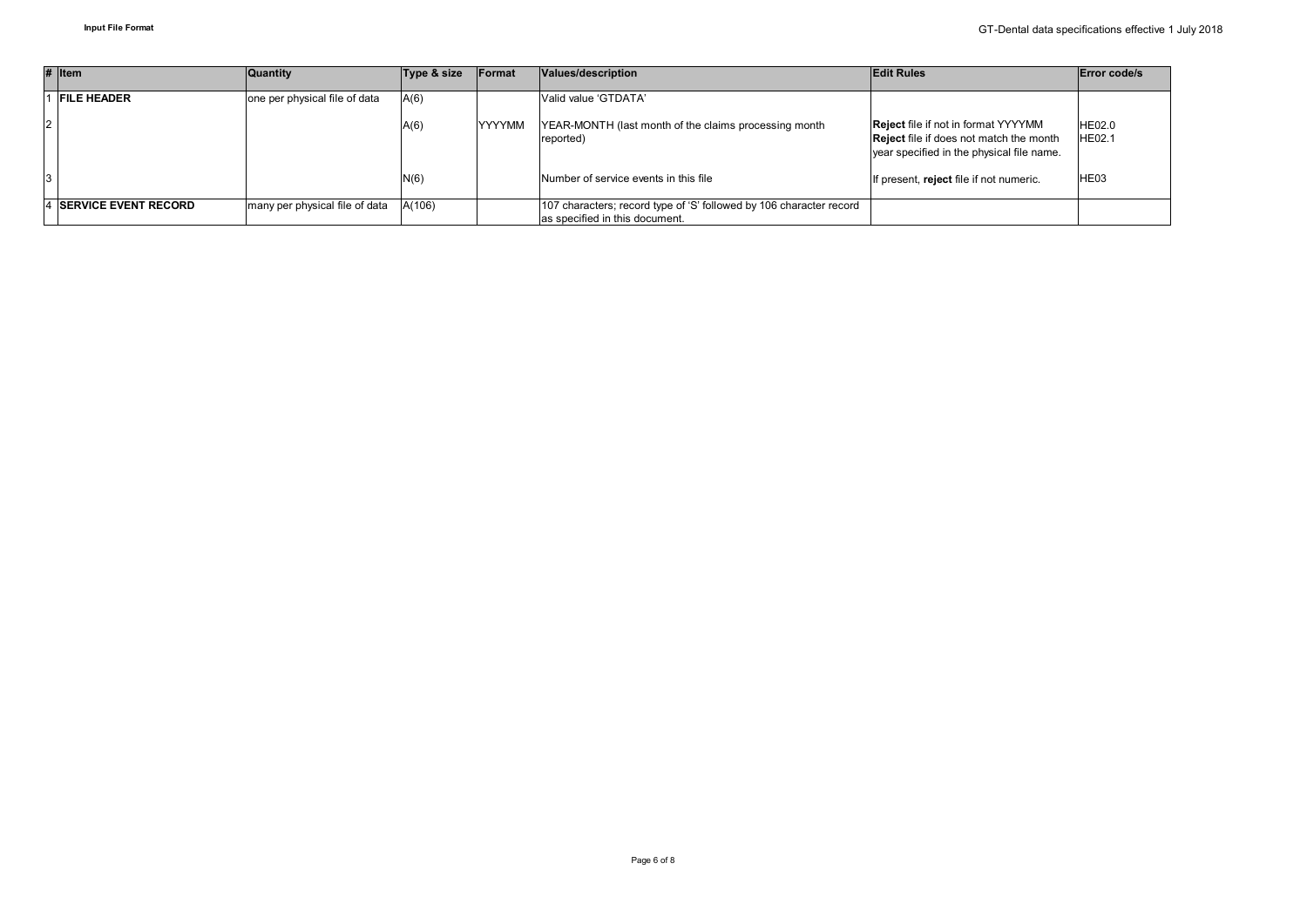|                 | No Data Item          | <b>METeOR</b><br>identifier | <b>ECLIPSE</b><br>identifier | Obligation Position Position Type & | <b>Start</b> | <b>End</b>   | size  | Format                                                                      | Repetition Coding description                                                                                                                                                                                                                                                                          | <b>Edit Rules</b>                                                                                                                  | Error<br>code/s  |
|-----------------|-----------------------|-----------------------------|------------------------------|-------------------------------------|--------------|--------------|-------|-----------------------------------------------------------------------------|--------------------------------------------------------------------------------------------------------------------------------------------------------------------------------------------------------------------------------------------------------------------------------------------------------|------------------------------------------------------------------------------------------------------------------------------------|------------------|
|                 | Insurer Identifier    |                             |                              | <b>MAA</b>                          |              | $\mathbf{B}$ | A(3)  | Left justify                                                                | Insurer identifier selected from the list of registered private health<br>insurers.                                                                                                                                                                                                                    | Reject record if not a valid insurer<br>code<br>Reject record if not identical to<br>identifier specified in physical file<br>name | SE001<br>SE001.1 |
| $\overline{2}$  | Claim ID              |                             |                              | <b>MAA</b>                          |              | 13           | A(10) | Left justify                                                                | A unique identifier of the claim that includes this service event<br>record.<br>Where a claim has multiple claim lines/service events, it is expected<br>that the same claim ID will be used for each of the service records.                                                                          | Reject record if blank                                                                                                             | <b>SE002</b>     |
|                 | Provider number       |                             |                              | <b>MAA</b>                          | 14           | 21           | A(8)  | AAAAAAAA                                                                    | Identifier for providers as provided on the claim record or generated<br>by the insurer.<br>Where possible, this should be the Medicare issued dental Provider<br>Number.                                                                                                                              | Reject record if blank                                                                                                             | <b>SE003</b>     |
|                 | Person Identifier     |                             |                              | <b>MAA</b>                          | 22           | 42           | A(21) | Left justify                                                                | This is an insurer-specific person identifier, unique within an<br>establishment or agency, regardless of any change in membership.<br>This number should be consistently used for each event that a<br>person receives so that a patient's journey can be constructed<br>regardless of place of care. | Reject record if blank                                                                                                             | <b>SE004</b>     |
|                 | Date of Birth         | 287007                      |                              | <b>MAA</b>                          | 43           | 50           | A(8)  | <b>DDMMYYYY</b>                                                             | The date of birth of the person.                                                                                                                                                                                                                                                                       | Reject record if not in format<br><b>DDMMYYYY</b>                                                                                  | <b>SE005</b>     |
| 6               | Postcode - Australian | 611398                      |                              | <b>MAA</b>                          | 51           | 54           | N(4)  |                                                                             | The numeric descriptor for a postal delivery area, aligned with<br>locality, suburb or place for the address of a person.<br>Codes 9999 = unknown postcode<br>and $8888 = 0$ overseas<br>will be used instead of METeOR codes 0097, 0098, 0099.                                                        | Reject record if not (a valid Australian<br>postcode or 9999 or 8888)                                                              | <b>SE006</b>     |
|                 | Sex                   | 35126                       |                              | <b>MAA</b>                          | 55           | 55           | N(1)  |                                                                             | The distinction between male, female, and others who do not have<br>biological characteristics typically associated with either the male or<br>female sex, as represented by a code.<br>$1 = Male$<br>$2$ = Female<br>3 = Intersex or Indeterminate Other<br>9 = Not stated / inadequately described   | Reject record if not (1, 2, 3 or 9)                                                                                                | <b>SE007</b>     |
| R               | Service date          |                             |                              | <b>MAA</b>                          | 56           | 63           | A(8)  | <b>DDMMYYYY</b>                                                             | The date of the GT service event of treatment commenced.                                                                                                                                                                                                                                               | Reject record if not in format<br><b>DDMMYYYY</b>                                                                                  | <b>SE008</b>     |
| 9               | Service code          |                             |                              | MAA                                 | 64           | 74           | A(11) | Left justify                                                                | A valid ADA code (from the Australian Schedule of Dental Services<br>and Glossary Twelfth Edition (2017))<br>which indicates the procedure undertaken in the service event.                                                                                                                            | Reject record if not a valid ADA code                                                                                              | <b>SE009</b>     |
| 10              | Number of items       |                             |                              | <b>MAA</b>                          | 75           | 77           | N(3)  | Right justify<br>Zero prefix                                                | The number of items provided for the claim reported in this record.<br>Reversals are permitted and the negative sign must be the first<br>character - eg "-03".                                                                                                                                        | Reject record if not numeric                                                                                                       | <b>SE010</b>     |
| 11              | Service charge        |                             |                              | MAA                                 | 78           | 86           | N(9)  | Right justify<br>Zero prefix<br>\$\$\$\$\$\$\$cc<br>(omit decimal<br>point) | The gross charge raised for the service event.<br>Zero fill if no amount charged.<br>Reversals are permitted and the negative sign must be the first<br>character - eq "-00010000".                                                                                                                    | Reject record if not numeric                                                                                                       | SE011            |
| 12 <sup>°</sup> | Service benefit       |                             |                              | <b>MAA</b>                          | 87           | 95           | N(9)  | Right justify<br>Zero prefix<br>\$\$\$\$\$\$\$cc<br>(omit decimal<br>point) | The gross benefit paid for the service event.<br>Zero fill if no amount paid.<br>Reversals are permitted and the negative sign must be the first<br>character - eg "-00010000".                                                                                                                        | Reject record if not numeric                                                                                                       | SE012            |